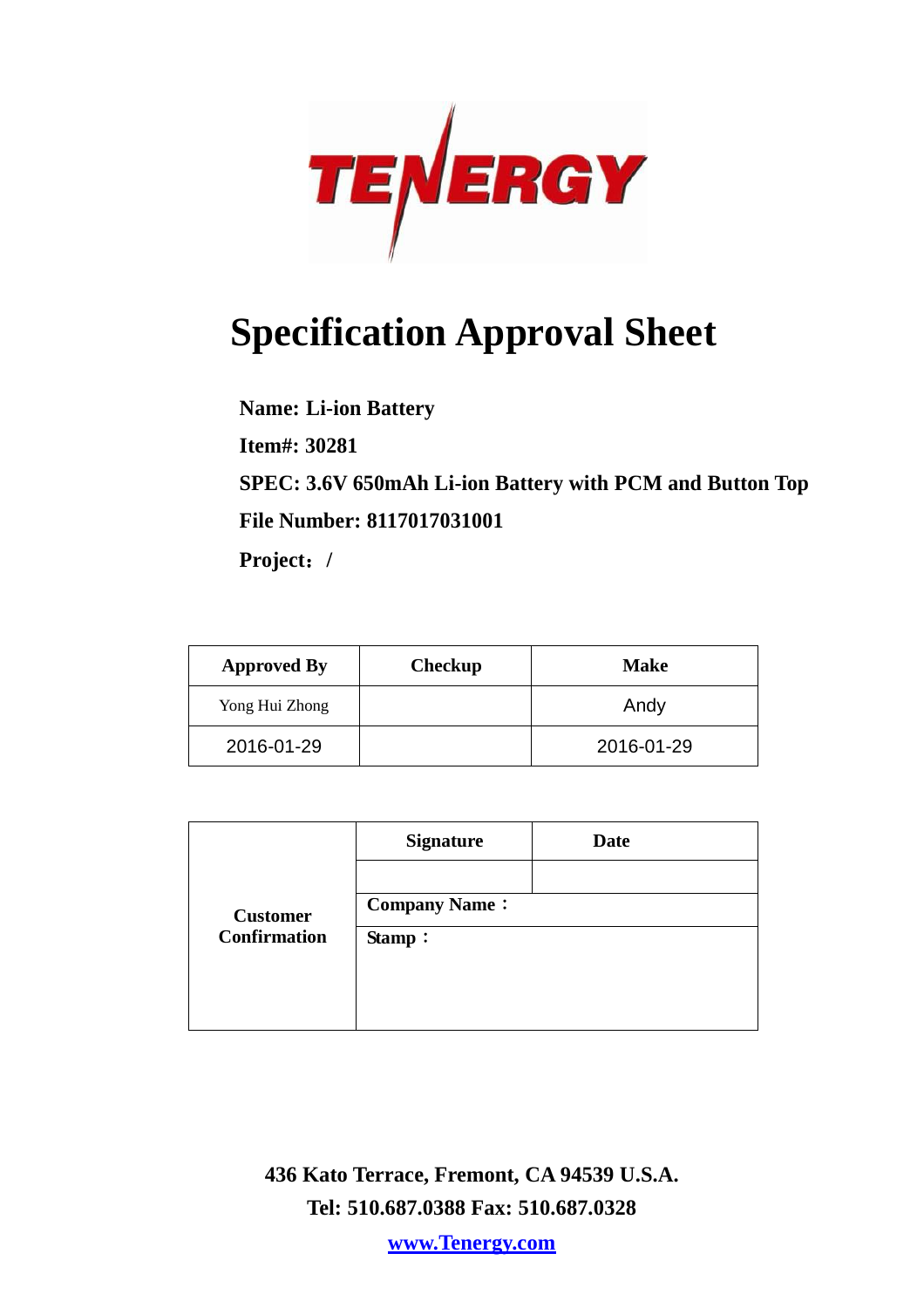

## Amendment Records

| Revision   | $\label{eq:2} \textbf{Description}$ | <b>Issued Date</b> | Approved By |
|------------|-------------------------------------|--------------------|-------------|
| ${\rm A0}$ | New release                         | 2016-01-29         | Andy        |
|            |                                     |                    |             |
|            |                                     |                    |             |
|            |                                     |                    |             |
|            |                                     |                    |             |
|            |                                     |                    |             |
|            |                                     |                    |             |
|            |                                     |                    |             |
|            |                                     |                    |             |
|            |                                     |                    |             |
|            |                                     |                    |             |
|            |                                     |                    |             |
|            |                                     |                    |             |
|            |                                     |                    |             |
|            |                                     |                    |             |
|            |                                     |                    |             |
|            |                                     |                    |             |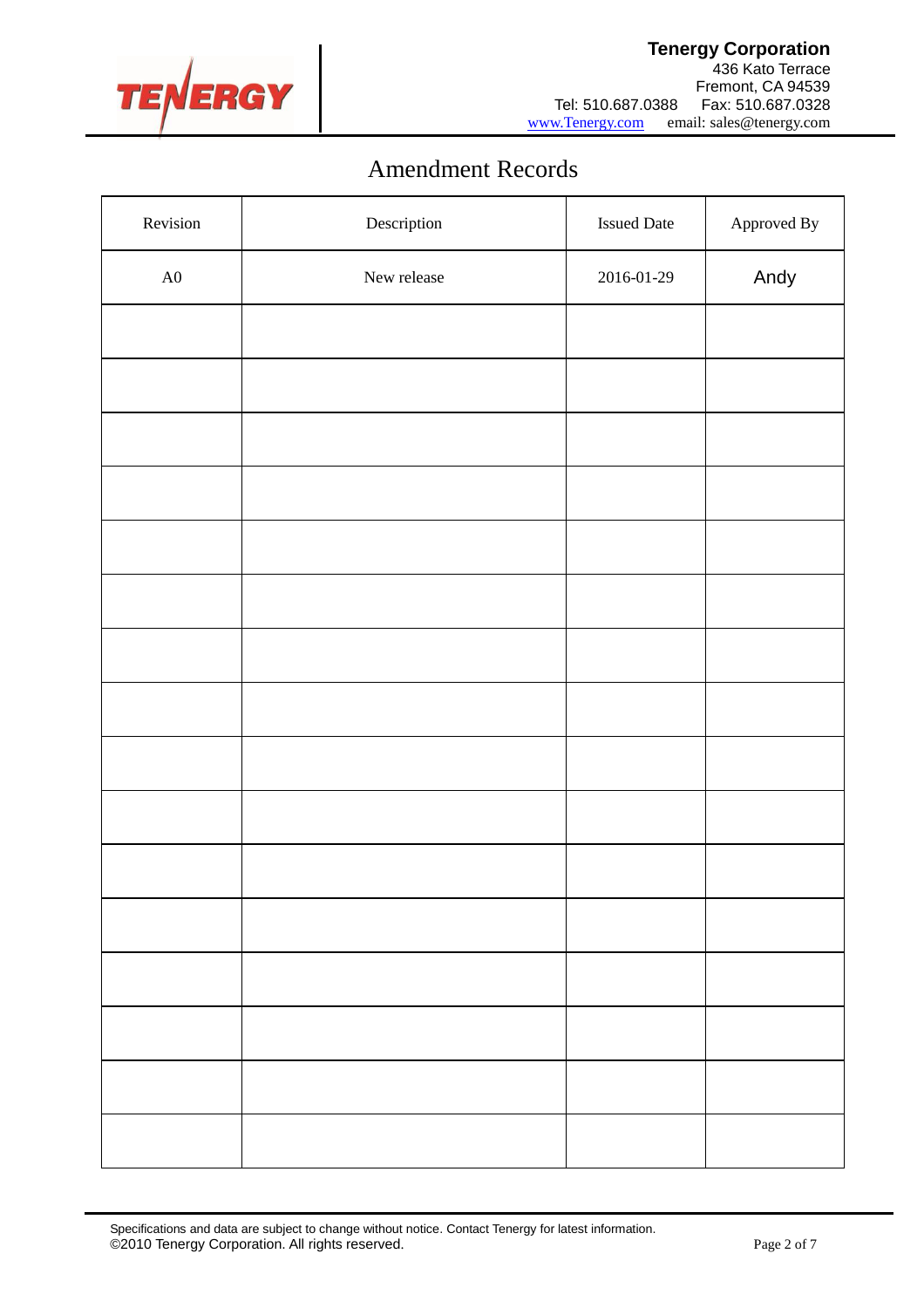

#### **1 Scope**

This document describes the performance characteristics and testing methods for Li-ion battery produced by Tenergy Corporation.

- **2 Product type and model number**
- 2.1 Product type: Li-ion Battery
- **2.2 Model number**
- **3 Rated performance**

|  |  |  |  |  | <b>Form 1: Battery rated performance</b> |
|--|--|--|--|--|------------------------------------------|
|--|--|--|--|--|------------------------------------------|

| No             | Item                                 | Rated performance                                                                      | Remark                                                                                                                                                                                                   |
|----------------|--------------------------------------|----------------------------------------------------------------------------------------|----------------------------------------------------------------------------------------------------------------------------------------------------------------------------------------------------------|
| $\mathbf{1}$   | Rated capacity                       | Nominal<br>650mAh<br>Min<br>620mAh                                                     | Standard discharge after standard charge                                                                                                                                                                 |
| $\overline{2}$ | Nominal voltage                      | 3.7V                                                                                   | Mean operation voltage during standard<br>discharge after standard charge                                                                                                                                |
| 3              | Voltage at end of discharge          | 3.0V                                                                                   | Discharge cut-off voltage                                                                                                                                                                                |
| $\overline{4}$ | Charging voltage                     | 4.2V                                                                                   |                                                                                                                                                                                                          |
| 5              | Impedance                            | $\leq 125$ m $\Omega$                                                                  |                                                                                                                                                                                                          |
| 6              | Standard charge                      | Constant current $0.2C_5A$<br>Constant voltage 4.2V<br>Cut-off current $\leq 0.02C_5A$ |                                                                                                                                                                                                          |
| $\tau$         | Standard discharge                   | Constant current $0.2C_5A$<br>End voltage 3.0V                                         |                                                                                                                                                                                                          |
| 8              | Fast charge                          | Constant current $0.5C_5A$<br>Constant voltage 4.2V<br>Cut-off current $\leq 0.02C_5A$ |                                                                                                                                                                                                          |
| 9              | Fast discharge                       | Constant current $0.5C_5A$<br>End voltage 3.0V                                         |                                                                                                                                                                                                          |
|                | Maximum continuous                   | $0^{\circ}$ C~15 $^{\circ}$ C: 0.2C                                                    |                                                                                                                                                                                                          |
| 10             | charge current                       | 15°C~45°C:1.0C                                                                         |                                                                                                                                                                                                          |
| 11             | Max. Continuous<br>Discharge Current | $-20^{\circ}$ C $\sim$ 60 $^{\circ}$ C:2.0C                                            |                                                                                                                                                                                                          |
|                | Operation                            | Charge: 10~45°C                                                                        |                                                                                                                                                                                                          |
| 12             | temperature range                    | Discharge: -20~60°C                                                                    | $60\pm25\%$ R.H                                                                                                                                                                                          |
| 13             | Cycle life                           | >300cycles                                                                             | Charging/discharging in the below condition:<br>Charge: standard charge<br>Discharge: 0.2C <sub>5</sub> A to 3.0V<br>Rest time between charge/discharge:30min<br>Until the discharge capacity <80% of NC |
| 14             | Storage<br>temperature               | $\leq 1$ month: -20 ~ 45°C                                                             |                                                                                                                                                                                                          |
|                |                                      | $\leq$ 3 months: -10 ~ 25°C                                                            | $60\pm25\%$ R.H,<br>Best 10∼25℃ for long-time storage                                                                                                                                                    |
|                |                                      | $\leq 1$ year: $0 \sim 30^{\circ}$ C                                                   |                                                                                                                                                                                                          |
| 15             | Weight                               | Approx: $\approx 18g$                                                                  |                                                                                                                                                                                                          |
| 16             | Dimension(mm)                        | Thickness*Width*Height(Max)                                                            | 16.85*34mm (Cap:1.2±0.3)                                                                                                                                                                                 |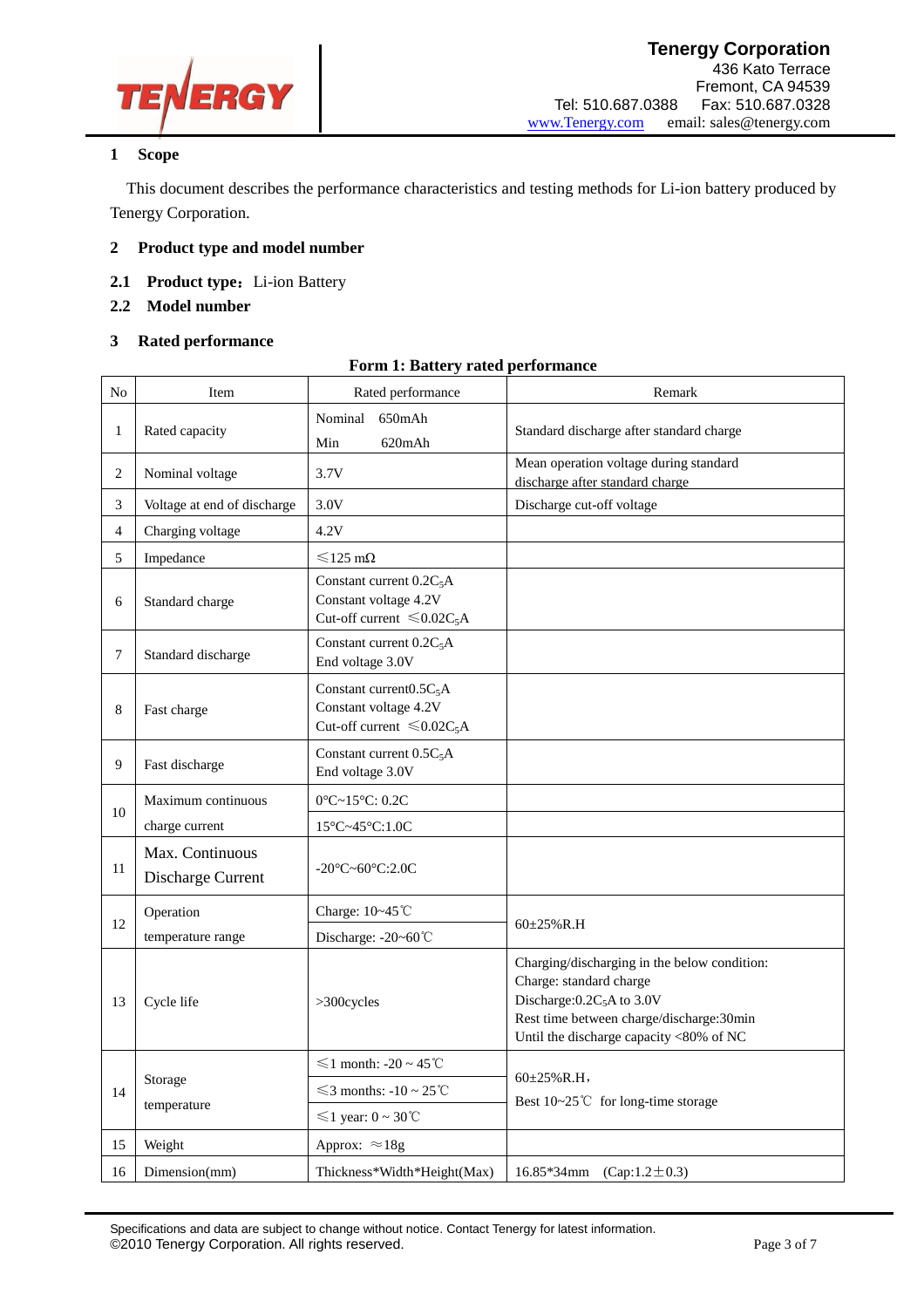

#### **4 Electrical performances**

| N <sub>o</sub> | <b>Items</b>          | Test procedure                                                                                                                                                                                                                                                                                  | Requirements                      |
|----------------|-----------------------|-------------------------------------------------------------------------------------------------------------------------------------------------------------------------------------------------------------------------------------------------------------------------------------------------|-----------------------------------|
| 1              | Nominal voltage       | The average value of the working voltage during the<br>whole discharge process.                                                                                                                                                                                                                 | 3.7V                              |
| 2              | Discharge performance | The discharge capacity of the battery, measured with<br>$0.2C_5A$ down to 3.0V within 1 hour after a standard<br>charge at $25 \pm 5^{\circ}$ C                                                                                                                                                 | Discharge $\geq$ Minimum capacity |
| 3              | Capacity retention    | After 28 days storage at $25 \pm 5^{\circ}$ C, after having been<br>standard charged and discharged at $0.2C_5A$ to 3.0V (the<br>residual capacity is above 85% of nominal capacity)                                                                                                            | Discharge time $\geq$ 4.25h       |
| 4              | Cycle life            | Charging/discharging in the below condition:<br>Charge: standard charge at $25 \pm 5^{\circ}$ C<br>Discharge: $0.2C_5A$ to 3.0V<br>Rest time between charge/discharge:30min<br>Until the discharge capacity <80% of NC                                                                          | >300cycles                        |
| 5              | Storage               | (Within 3 months after manufactured) The battery is<br>charged with $0.2C_5A$ to 40-50% capacity and stored at<br>ambient temperature $25\pm5\degree$ C, $65\pm20\%$ RH for 12<br>months. After the 12 months storage period the cell is<br>fully charged and discharged to 3.0V with $0.2C_5A$ | Discharge time≥4h                 |

#### **Form 2: Battery electrical performances**

#### **5 Standard test conditions**

Test should be conducted with new batteries within one week after shipment from our factory and the batteries shall not be cycled more than five times before the test. Unless otherwise defined, test and measurement shall be done under temperature of  $20\pm5\degree C$  and relative humidity of  $45\sim85\%$ . If it is judged that the test results are not affected by such conditions, the tests may be conducted at temperature 15~30°C and humidity 25~85%RH.

#### **6 Cautionsin use**

To ensure proper use of the battery please read the manual carefully before using it.

#### **6.1 Handling**

Do not expose to, dispose of the battery in fire.

Do not put the battery in a charger or equipment with wrong terminals connected.

Avoid shorting the battery.

Avoid excessive physical shock or vibration.

Do not disassemble or deform the battery.

Do not immerse in water.

Do not use the battery mixed with other different make, type, or model batteries.

Keep out of the reach of children.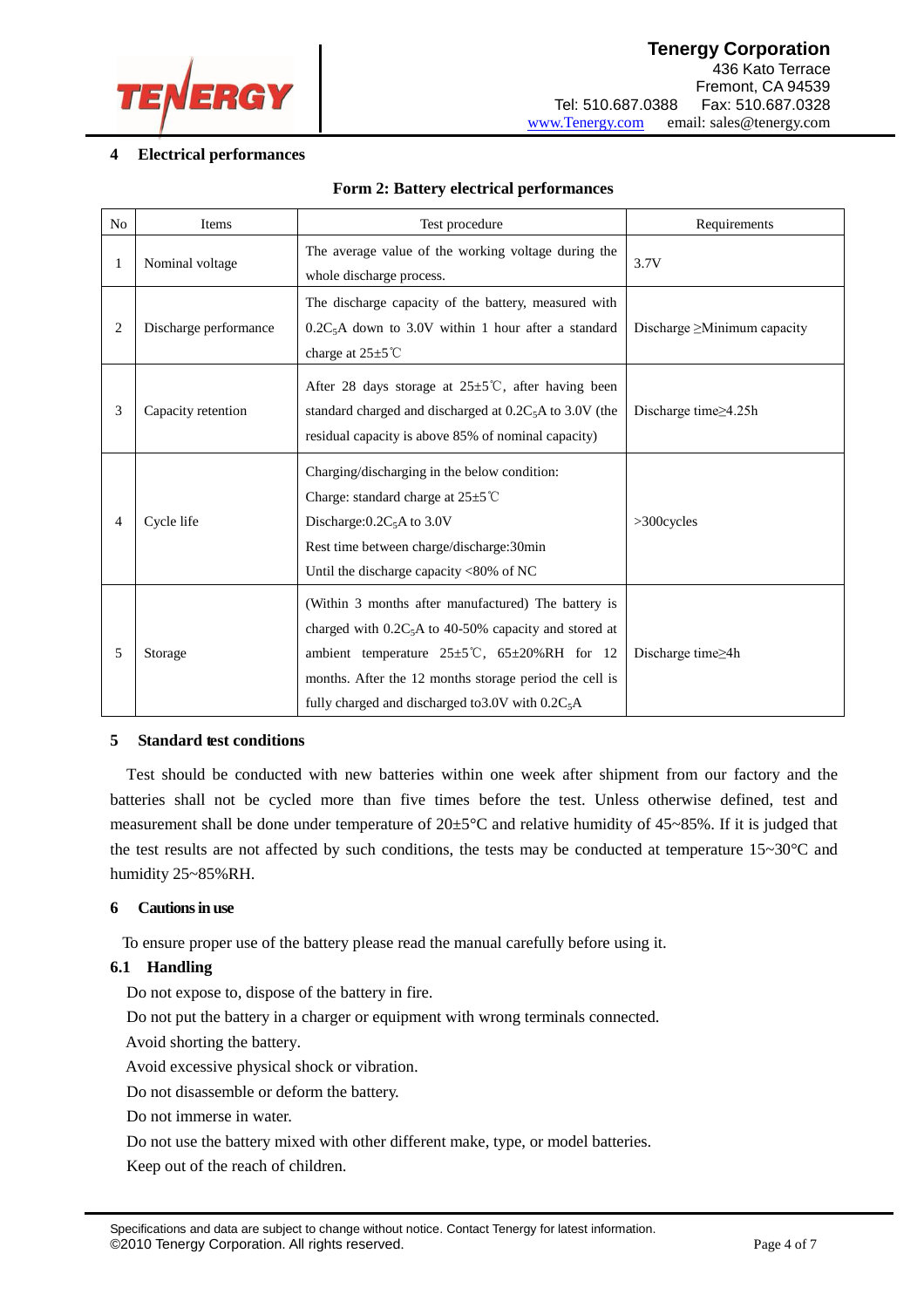

#### **6.2 Charge and discharge**

Battery must be charged in appropriate charger only.

Never use a modified or damaged charger.

Do not leave battery in charge over 24 hours.

#### **6.3 Storage**

Store the battery in a cool, dry and well-ventilated area.

#### **6.4 Disposal**

Regulations vary for different countries, Dispose of in accordance with local regulations.

#### **7 Battery operation instruction**

#### **7.1 Charging**

Charging current: Cannot surpass the biggest charging current which in this specification book stipulated.

Charging voltage:Does not have to surpass the highest amount which in this specification book stipulated to decide the voltage.

Charging temperature: The battery must charge in the ambient temperature scope which this specification book stipulated. Use the constant electric current and constant voltage to charge. Do not reverse charge. When the positive electrode and the cathode meet together, damage can be made for the battery.

#### **7.2 Discharging current**

 The discharging current shall not surpass the biggest discharging current stipulated in this specification book. The oversized electric current discharge can lower the battery storage capacity and cause battery to generate heat.

#### **7.3 Electric discharge temperature**

The battery discharge must carry on in the ambient temperature scope which this specification book stipulated.

#### **7.4 Over-discharge**

Short time of excessively discharge will not affect the usage. But the long time excess discharge can damage the battery performance and cause the function losing. When the battery is not used for a long time, because of its automatic flashover characteristic, it may excessively discharges. To prevent excessively discharge occur, the battery should maintain certain electric quantity.

#### **7.5 Storage of battery**

The battery should be stored within the temperature range which stipulated in the specification book. If the storage time surpasses six months, you should carry on additional charge to the battery.

#### **8 Other chemical reaction**

Because batteries utilize chemical reactions, battery performance will deteriorate over time even only store there for a long period of time but without being used. In addition, if the using conditions, such as charge, discharge, ambient temperature etc. are not maintained within the specified ranges, the battery life expectancy may be shortened or the device which the battery is applied for could be damaged because of electrolyte leakage. If the battery can not sustain for a relatively long period of time at one charge, even if it is charged correctly, this may indicate it is time to change the battery.

#### **9 Note**

Any other items which are not covered in this specification shall be agreed by both parties.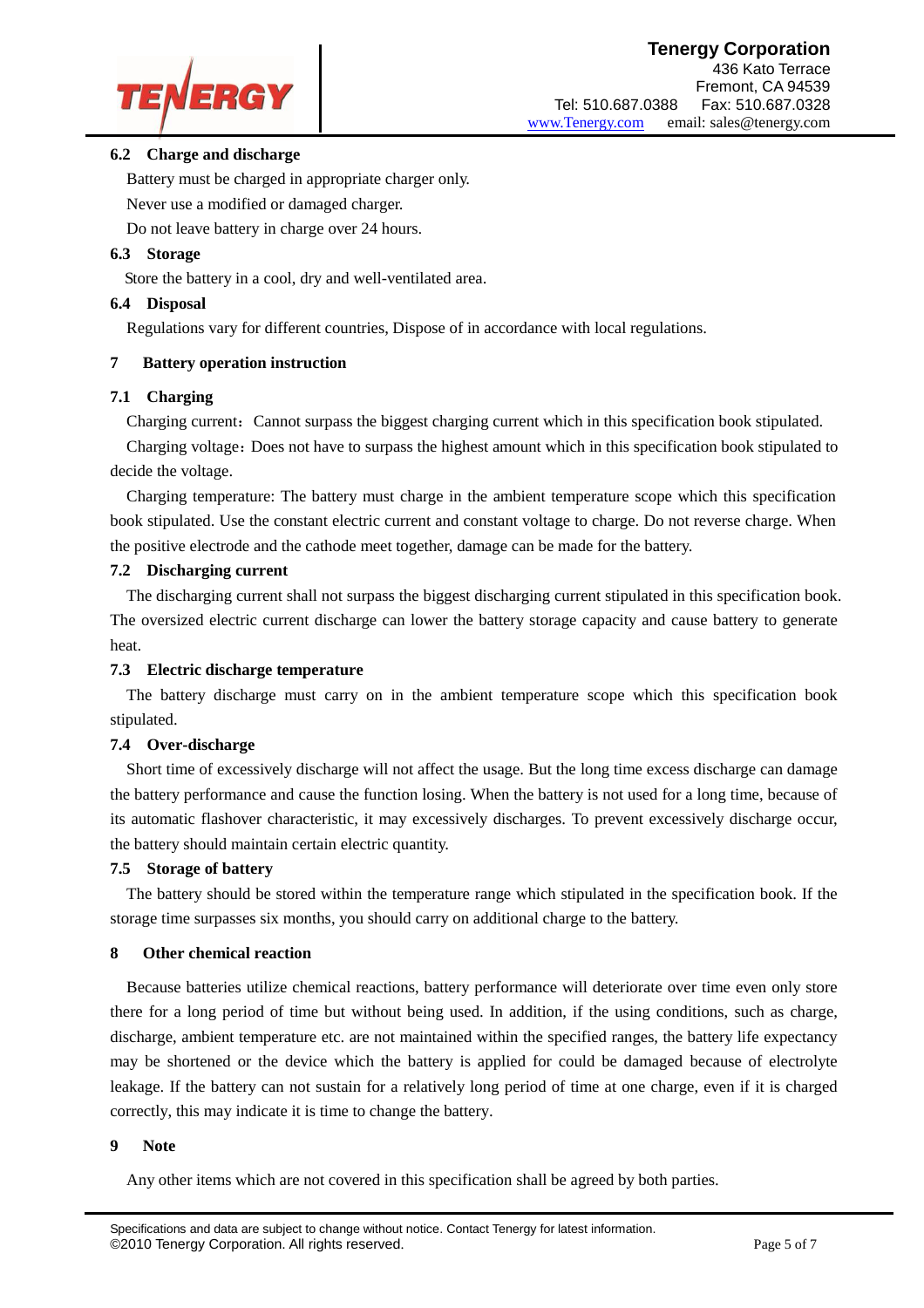

#### j **10 PCM performance**(**customer supply**)

#### **10.1 Electrical characteristics**

| Item                      | Content                             | Criterion                       |  |
|---------------------------|-------------------------------------|---------------------------------|--|
|                           | Over charge detection voltage       | 4.280±0.025V                    |  |
| Over charge Protection    | Over charge Detection delay time    | $1 \pm 0.3$ s                   |  |
|                           | Over charge release voltage         | $4.080 \pm 0.050 V$             |  |
|                           | Over discharge detection voltage    | $2.90 \pm 0.073 V$              |  |
|                           | Over discharge Detection delay time | $20 \pm 6$ ms                   |  |
| Over discharge protection | Over discharge release voltage      | $3.10\pm0.078V$                 |  |
|                           | Rated operational current           | 2A                              |  |
|                           | Over current detection current      | $2 \sim 4.5$ A                  |  |
| Over current protection   | Release condition                   | Cut load                        |  |
|                           | Detection delay time                | $12 \pm 4$ mS                   |  |
|                           | Detection condition                 | Exterior short circuit          |  |
| Short protection          | Release condition                   | Cut short circuit               |  |
| Interior resistance       | Main loop electrify resistance      | $R_{DS} \leq 65 \text{m}\Omega$ |  |
| Current consumption       | Current consume in normal operation | 8.0µA Max                       |  |
| PCB Dimension(L*W*H)      | 16.2*2mm                            |                                 |  |

#### **10.2 PCB Layout**